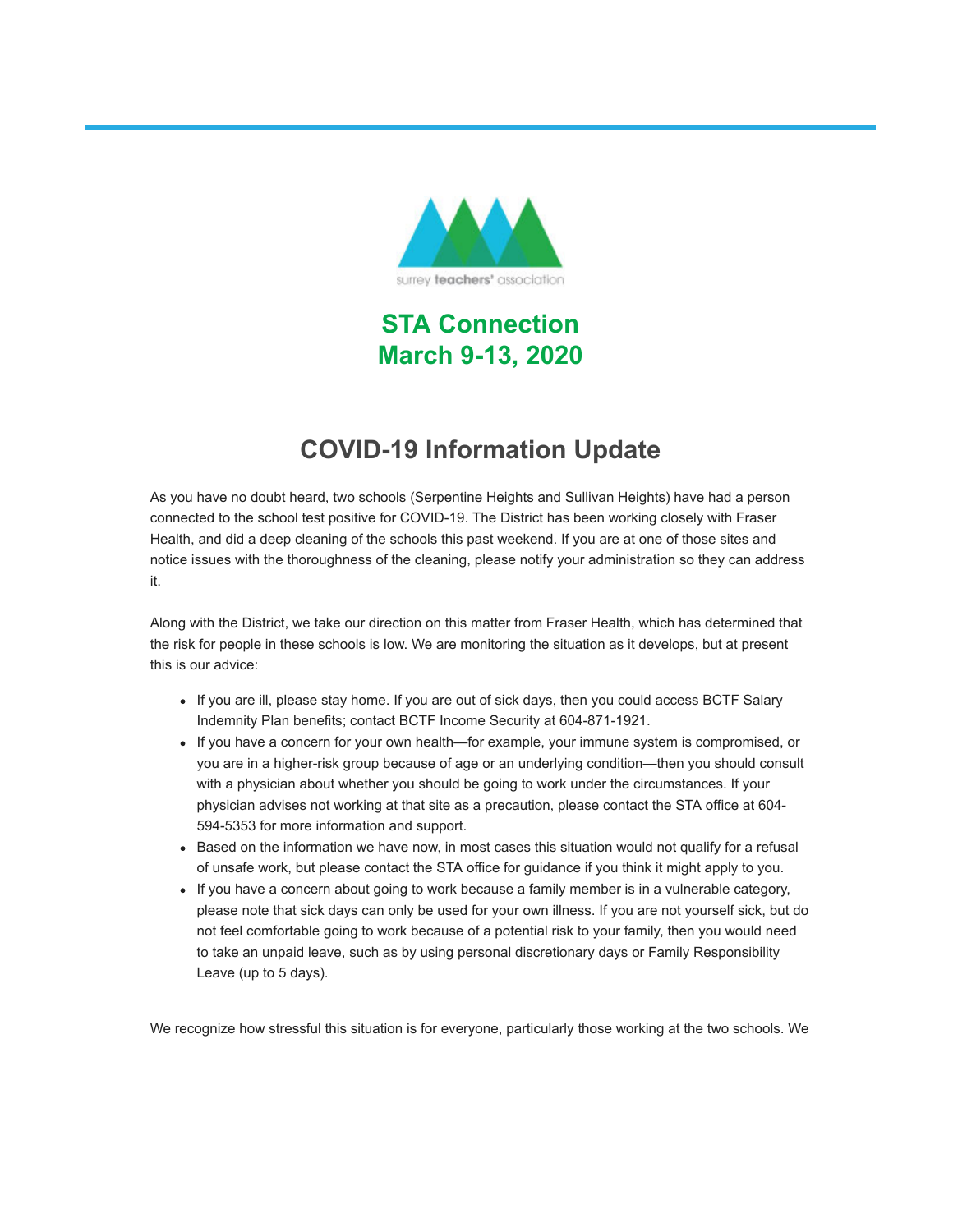will share more information as it becomes available. For more information from the District on this issue, [please see the following page: https://www.surreyschools.ca/NewsEvents/Posts/Lists/Posts/Post.aspx?](https://surreyteachers.us20.list-manage.com/track/click?u=37ec644ae87e34b54b3912660&id=6fb410d7e5&e=7261da6bdb) ID=786



### **Marking in the Malls**

#### March 11 and April 2 at Guildford Town Centre April 2 at Semiahmoo Shopping Centre 3:15 pm to 5:30 pm each date, at each location

Surrey Teachers - bring your marking or prep, share a coffee or snack, and have conversations with colleagues. We are hosting a public show of collegiality and solidarity as the massive amounts of marking and prep are usually done alone in classrooms or at home where it is not visible to the public

You can stay for the whole time, or only part of it and possibly enjoy some relaxing shopping. When you arrive, check with the STA organizer at the food court and we'll buy your coffee or snack!

We are working to also make plans at City Central and Willowbrook Mall. More details to follow.

#### **Walk-ins!**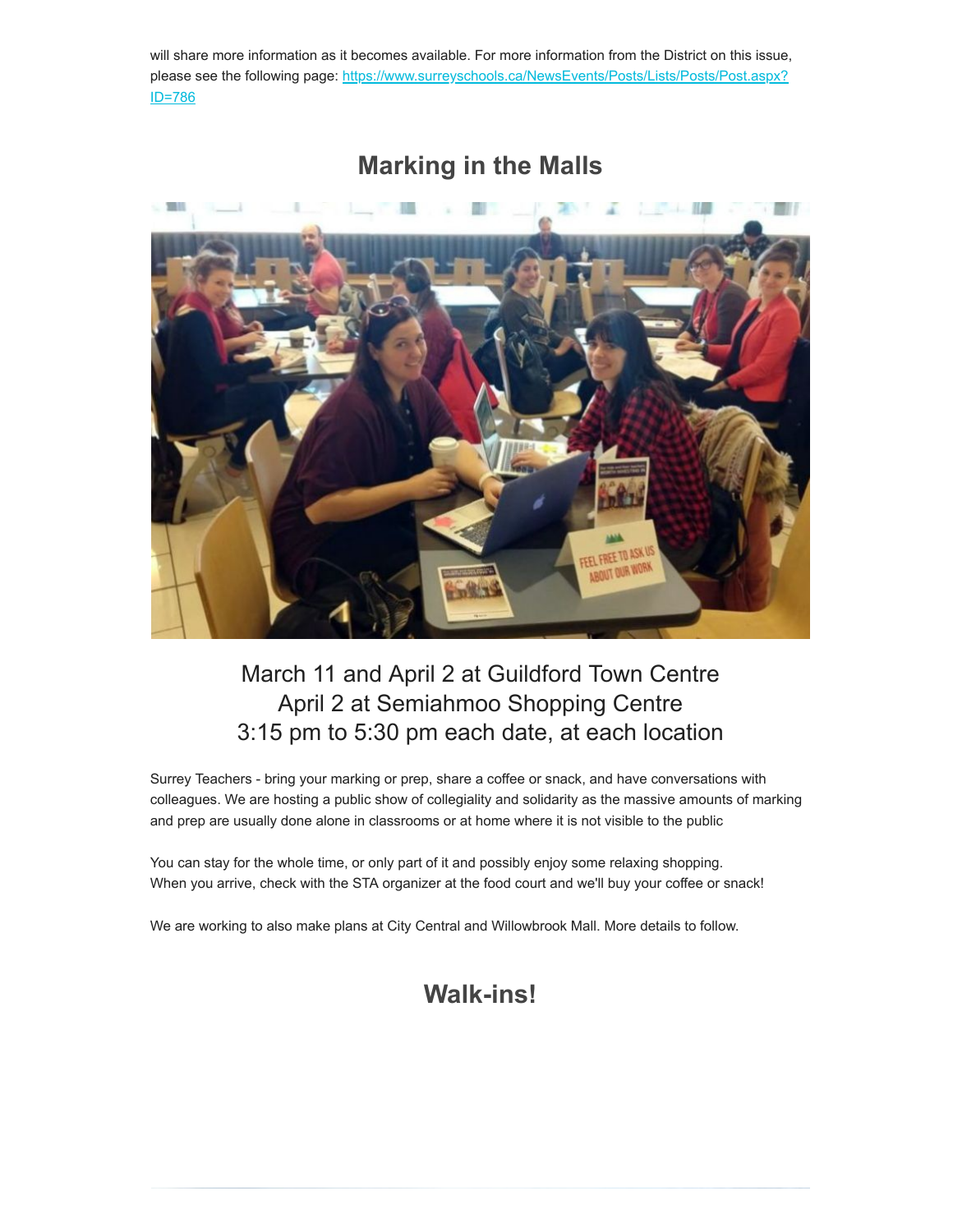

Several schools have done walk-ins this month. This action draws parents' attention to the fact that all is not normal when we are still without a new contract.

## **Contact your employer!**

The Surrey Board of Education is your employer. Trustees are elected to fulfil that role, but also to advocate for public education. BCPSEA (BC Public School Employers' Association) is bargaining on their behalf, but is taking bargaining positions that are bad for us, and for our students. Many members are feeling frustrated about the situation in their school, particularly about failures to fill or inadequate supports. It would be helpful for trustees to have a better insight into what we are facing in schools, and to hear it directly from the people doing the work. Please see the attached document for guidance on how to let trustees know what is going on in your school!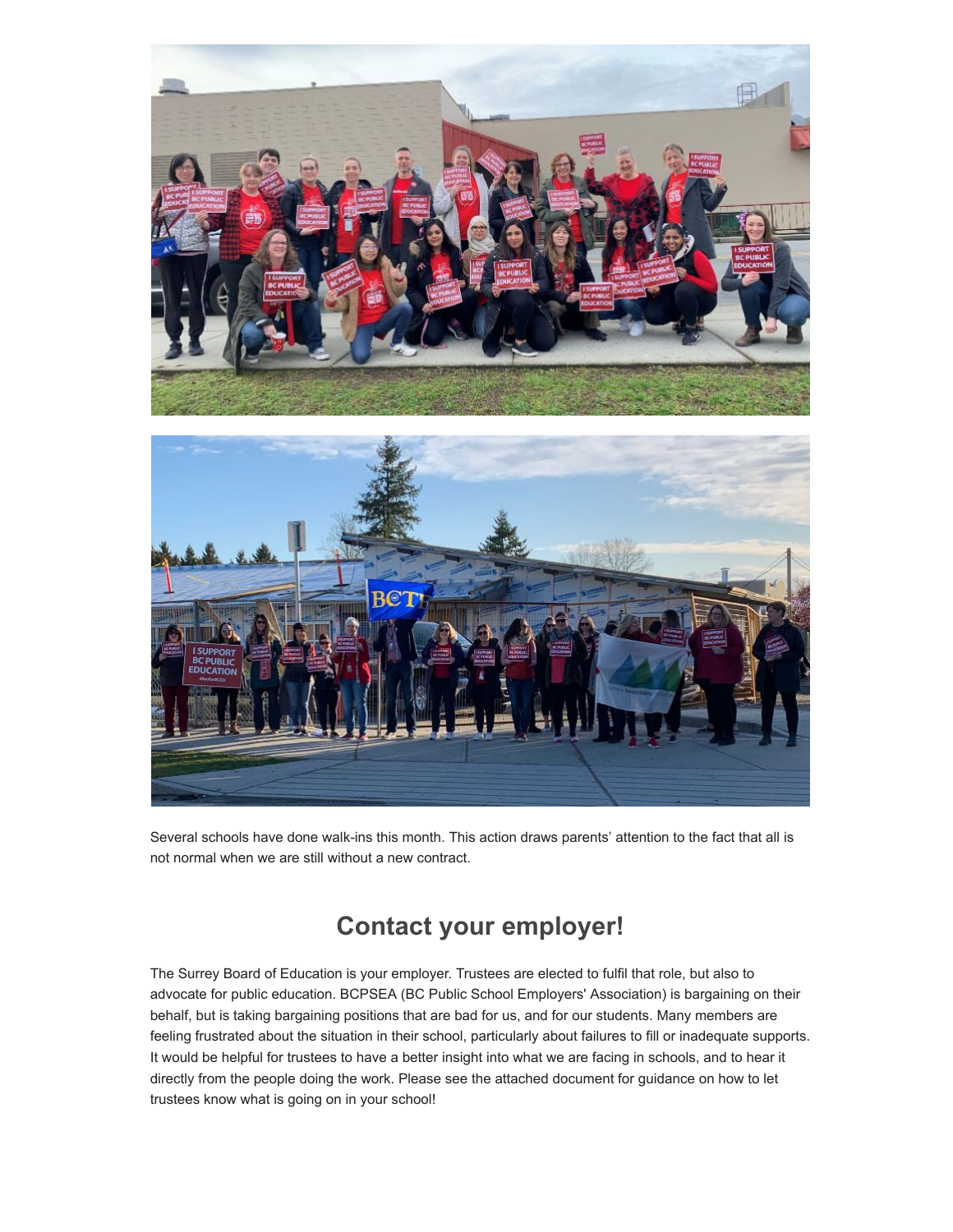

- March 10 Executive Committee
- March 11 Marking in the Malls 3:15 -5:30 pm at Guildford Mall Food Court
- March 11 School Board Meeting 7 pm at DEC
- March 14-29 **SPRING BREAK!**
- March 14-17 BCTF AGM at The Hyatt
- [March 31 IST: Roles and](https://surreyteachers.us20.list-manage.com/track/click?u=37ec644ae87e34b54b3912660&id=06797a1acd&e=7261da6bdb) **Responsibilities**
- April 1 Post-AGM Delegate Meeting
- April 2 Marking in the Malls at Guildford & Semiahmoo Malls
- April 2 Indigenous Education Committee
- April 6 Status of Women Committee
- April 6 Pro-D Committee
- April 7 Executive Committee
- April 8 Health & Safety Committee
- April 8 School Board Meeting 7 pm at DEC
- [April 9 Thirsty Thursday: Young Workers](https://surreyteachers.us20.list-manage.com/track/click?u=37ec644ae87e34b54b3912660&id=42ba8c774a&e=7261da6bdb) **Pub Night at Central City Brew Pub**

#### **Staff Committee! Discuss the upcoming postings at your school NOW!**

Schools should have a functioning staff committee, as it is a right in our contract (Article A.34) and usually a very good way to make sure things are working smoothly and to suggest policy improvements and catch potential errors. It is particularly important to have a good meeting or two in the spring, where the staff committee has a chance to review the staffing needs of the school and the postings that are upcoming. Under Article E.26.2.a, administrators are required to consult with staff committee about the "educational program needs of the school" before April 15th. Postings in round one should come first to the staff committee for review, and the staff committee can ask questions about the process the principal has undertaken in preparing these postings. **Postings must be offered internally before they are posted.** The same process would take place again before round 2. The staff committee can help bring issues the principal hasn't considered while preparing the postings to her/his attention.

**The deadline to complete internal reassignments before Round 1 is April 3, so please meet with your staff committee now!** Round one will be opening on Thursday, April 16. If any job is posted in your school that wasn't posted internally first, please contact Mark Keelan at the STA [grieve2@surreyteachers.org](mailto:grieve2@surreyteachers.org).

#### **Transfer Timeline:**

[https://www.surreyteachers.org/wp-content/uploads/2020/02/2020-2021-Transfer-Timelines.pdf](https://surreyteachers.us20.list-manage.com/track/click?u=37ec644ae87e34b54b3912660&id=89b20a1080&e=7261da6bdb)

## **DUE THIS WEEK: STA Award Nominations**

The Surrey Teachers' Association would like to formally recognize those members who have rendered exceptional services to our profession and union, whose achievements in their careers and/or whose contributions in our union have earned them distinction and brought honour to our profession and Association.

Within this community, there are a few exceptional individuals whose dedication, commitment and extraordinary contribution include achievements of such significance across a broad range of areas that our union wishes to recognize these exceptional leaders by awarding them a Honourary Associate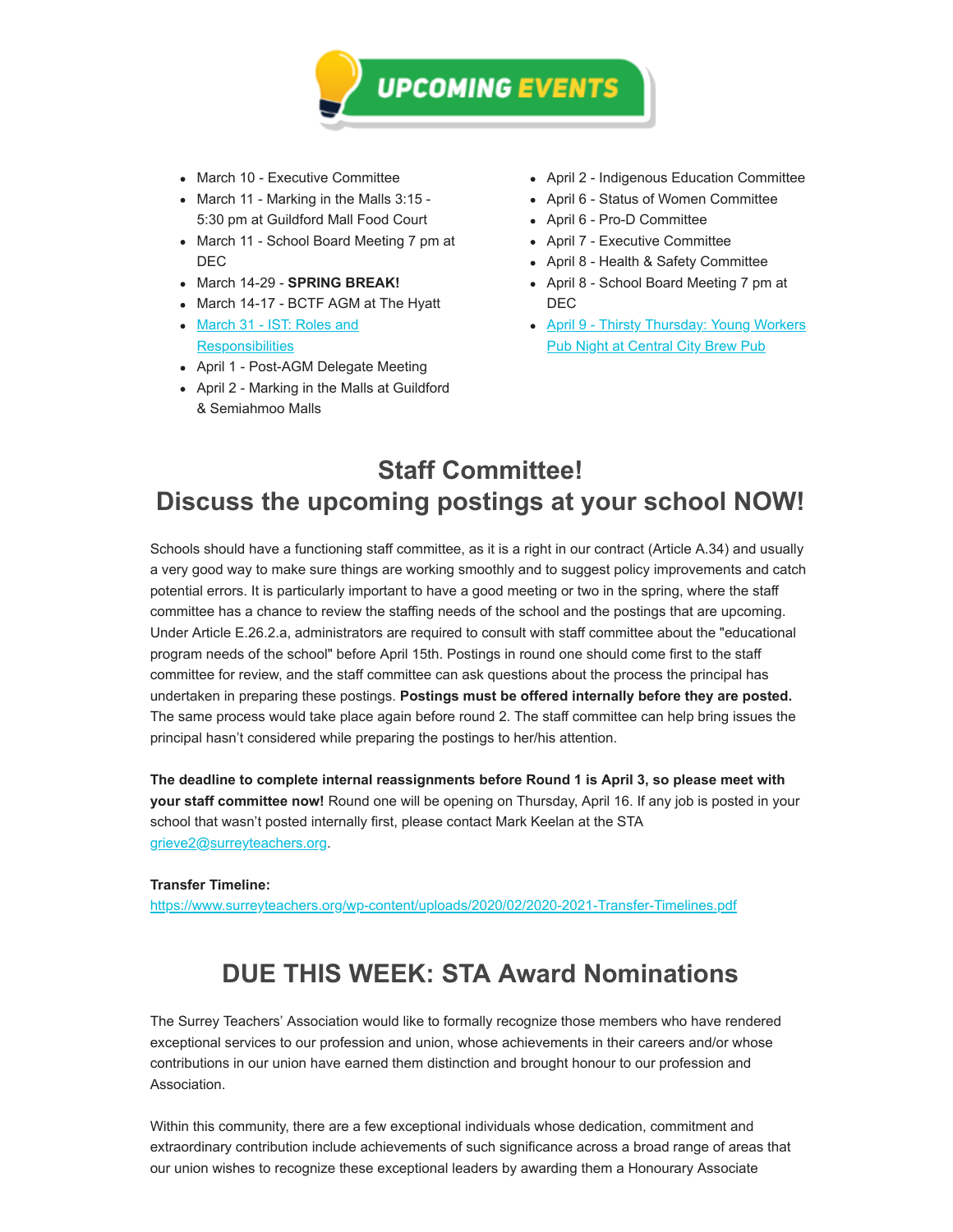Membership, Honourary Life Membership and Honourary Membership. **This award may not be presented every year.** 

**PLEASE SUBMIT ALL NOMINATION LETTERS TO THE SURREY TEACHERS' ASSOCIATION. Attention: Jatinder Bir, 2nd Vice President, Awards Chairperson. Courier no. 000 or** [sta@surreyteachers.org](mailto:sta@surreyteachers.org) **by Friday, March 13.**



On **March 31st**, the STA's IST Ad Hoc Advisory Committee will be hosting an afterschool workshop open to all Integration Support Teachers. It will be an orientation to our rights, roles, and responsibilities as STA members in this role. The event is tailored to be supportive and relevant to Integration Support teachers with any amount of experience in the IST role.

#### **We will be serving delicious food and socializing together from 3:30 pm – 4:00 pm**

**Workshop time 4:00 pm to 6:00 pm that includes the following topics:**

- Understanding our IST Job Description: "Yes we do / No we don't"
- How the Collective Agreement interacts with the IST role
- "Tools and Resources"--What's available to members and implications with our unique role
- Identifying specific IST challenges /concerns & recommendations to the STA Executive Committee
- Moving forward: How the STA IST Ad Hoc Advisory Committee can help support us.

We look forward to seeing you there!

Register: [https://ist-march2020.eventbrite.ca](https://surreyteachers.us20.list-manage.com/track/click?u=37ec644ae87e34b54b3912660&id=e325d45862&e=7261da6bdb)

## **Thirsty Thursday: Young Workers Pub Night!**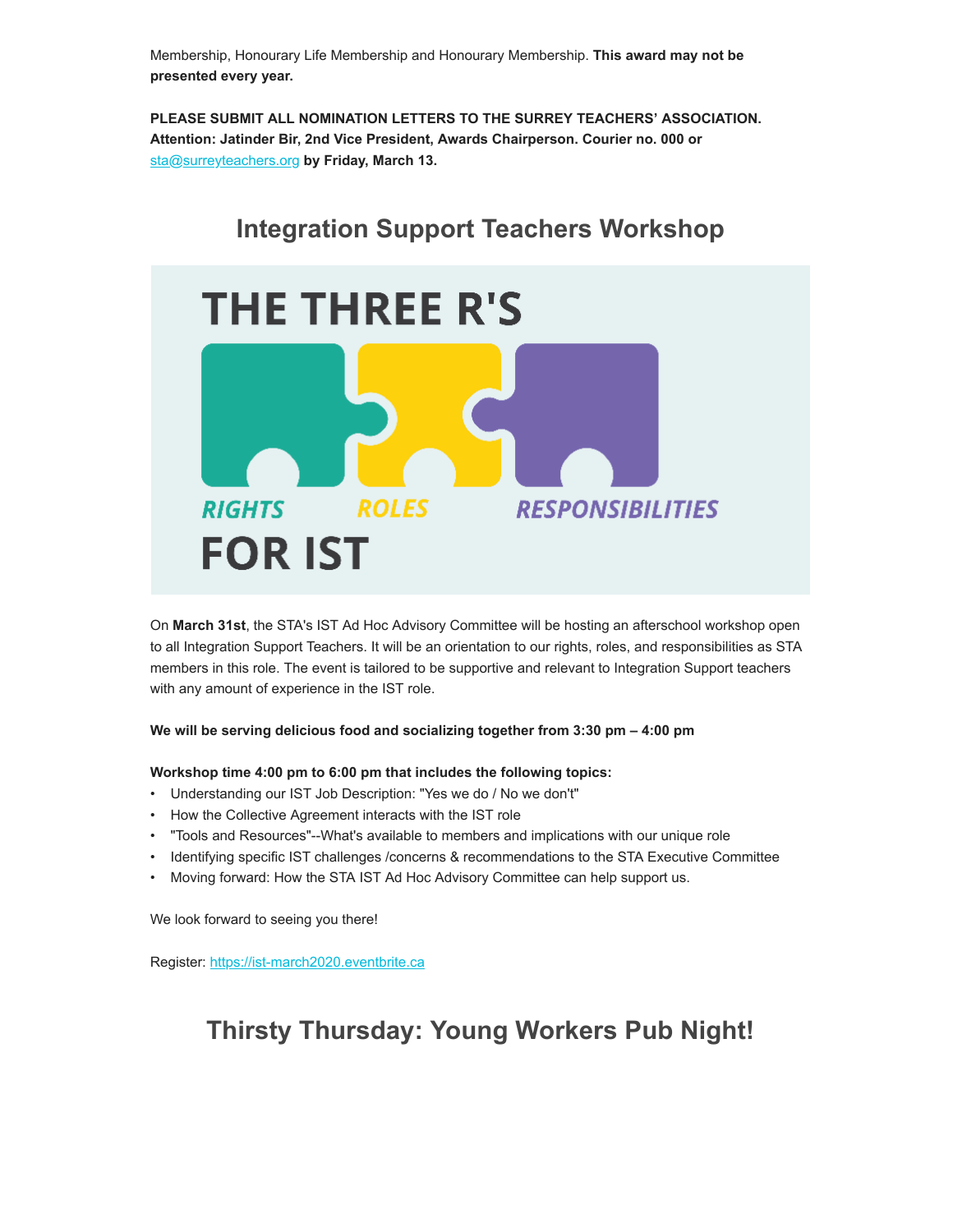

The YWC is hosting its first Pub Night to help bring any and all Young Workers together. Whether you're a social butterfly or a meme collecting introvert, if you're under 35 come down and spend some time with the new generation of teachers. We know you're always on the grind, so take a minute to chill and come have a drink on us! Start your long weekend right with your friends on the YWC.

Register: [https://ywc-april2020.eventbrite.ca](https://surreyteachers.us20.list-manage.com/track/click?u=37ec644ae87e34b54b3912660&id=7f2537ab5a&e=7261da6bdb)

## **Registration Open for New Teachers' Conference in Nelson**



Have you been teaching for 5 years or less? Did you just come back to the classroom after a leave? Did you change districts or workloads? Do you know any student teachers?

The next BCTF New Teachers' Conference is set for Friday, May 22 and Saturday, May 23 in beautiful Nelson!

The conference includes a keynote speaker, high-quality **workshops** on a wide range of topics, and a resource fair displaying teaching material and more. The registration fee includes a welcoming reception in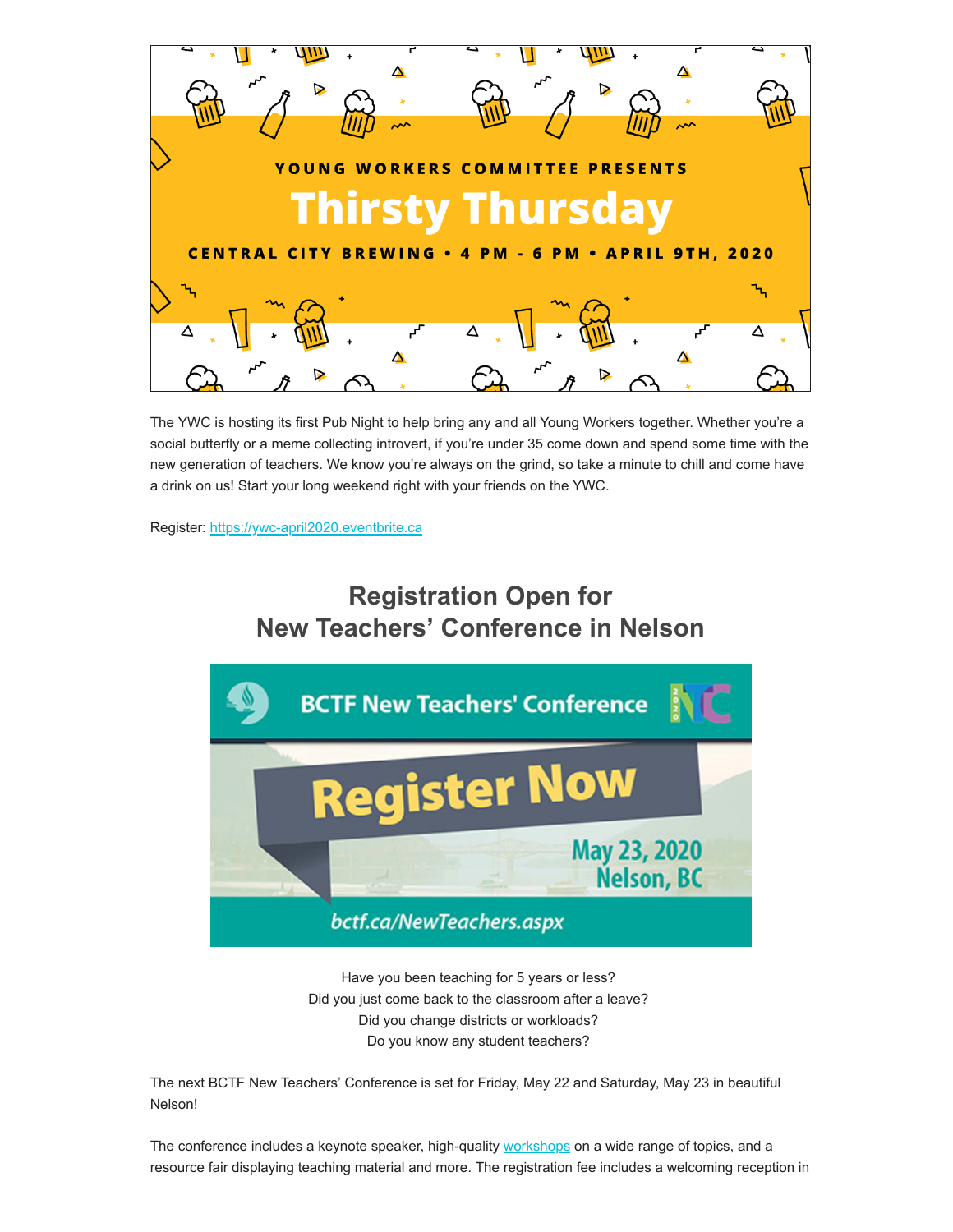the evening before the conference as well as breakfast, lunch, and refreshments.

For more information and to register, go to: [https://bctf.ca/NewTeachersConference2020](https://surreyteachers.us20.list-manage.com/track/click?u=37ec644ae87e34b54b3912660&id=4689e69b77&e=7261da6bdb)

## **Bargaining update posted on the BCTF member portal**

There was some good progress made at mediation and our Bargaining Team is feeling optimistic about the road ahead with several more mediation dates set throughout the month of March. These developments show that political pressure works and if we can keep it up, we can get a good deal in this mediation process.

A confidential update has been posted in the portal and has more detailed information about what has happened. If you need help signing into the member portal, visit [bctf.ca/portalhelp.aspx](https://surreyteachers.us20.list-manage.com/track/click?u=37ec644ae87e34b54b3912660&id=76442dbfdd&e=7261da6bdb).



#### **50% discount on #RedforBCED items!**

Pictured are teachers from Hillcrest Elementary wearing their #RedforBCED!

We have been very impressed by the staff who have taken the initiative to order their own #RedforBCED apparel. The STA will subsidize staff 50% of the cost of #RedforBCED apparel (up to \$15 per item) to help encourage Surrey teachers to wear red on Wednesdays. This motion is retroactive to the 2019-2020 school year. Please send your original receipts to [sta@surreyteachers.org](mailto:sta@surreyteachers.org) or through the courier to #000 [using this form: https://www.surreyteachers.org/wp-content/uploads/2020/02/Expense-voucher-2019-20-](https://surreyteachers.us20.list-manage.com/track/click?u=37ec644ae87e34b54b3912660&id=ed3723862c&e=7261da6bdb) Red-for-Ed-reimbursements.pdf.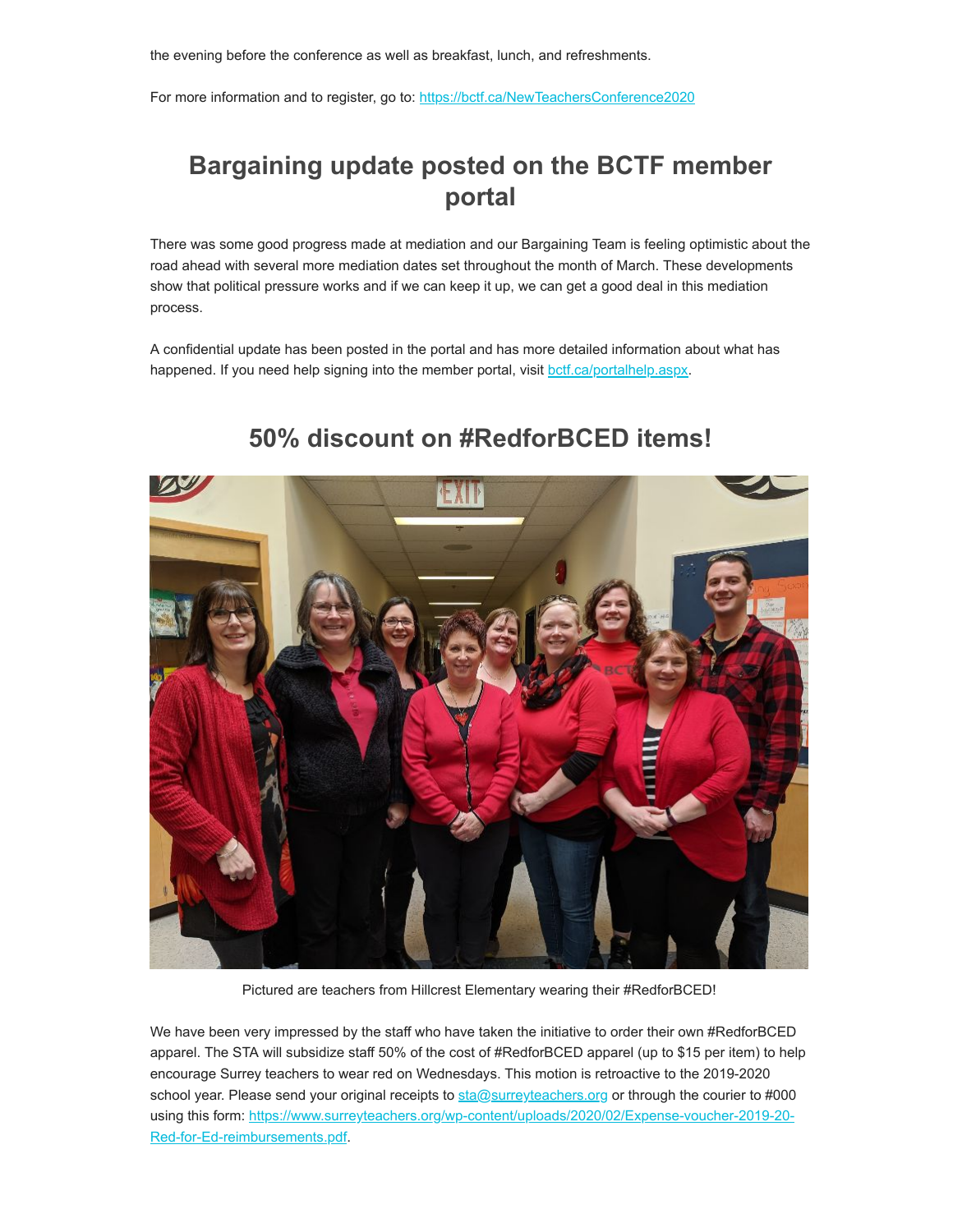Surrey teachers, please send us photos and videos of your staff wearing their red, holding walk-ins, burma shaves, and any other acts of solidarity. Let us know if we can help support you in any way. We need a fair deal that includes better working and learning conditions, and fair salaries!

Please post your pictures on Facebook, Twitter, and Instagram using the hashtag #RedforBCED

## **BCTF 2020 Grades 10–12 Curriculum Summit**

Do you teach Grades 10, 11, or 12?

Would you like to share your perspectives on curriculum change and implementation?

The [Grades 10–12 Curriculum Summit](https://surreyteachers.us20.list-manage.com/track/click?u=37ec644ae87e34b54b3912660&id=475c3641e7&e=7261da6bdb) will bring together 40 teachers to explore key challenges in the ongoing process of curriculum change and identify concrete strategies for how the BCTF can support teachers and continue to advocate for their needs.

The [Summit](https://surreyteachers.us20.list-manage.com/track/click?u=37ec644ae87e34b54b3912660&id=3f183d706b&e=7261da6bdb) takes place on April 24, 2020, at the BCF Building. Applications are due by March 30, 2020 at 5:00 pm.

## **Focused Education (formerly ERAC) Learning Resource Evaluators**

The BCTF is currently seeking 120 active members to evaluate learning resources for Focused Education (formerly ERAC) on behalf of their colleagues in BC and the Yukon. Focused Education is a new not-forprofit organization created to fulfill a mission of supporting excellence in K–12 education in British Columbia. BCTF-appointed evaluators will be offered assignments to review and evaluate various resources. Learn more about the work, required qualifications, and application process here: [https://bctf.ca/opportunities/FocusedEducation.aspx](https://surreyteachers.us20.list-manage.com/track/click?u=37ec644ae87e34b54b3912660&id=d8faabb088&e=7261da6bdb)



We are so proud to be Surrey Teachers and we know there are amazing things happening around the district that we would love to hear about. In the spirit of acts of kindness, we would love for our members to send us a "shout out" about a colleague who inspires you and who you think deserves recognition, whether it is for their kindness, a great resource they shared recently, or an awesome lesson they teach.

#### **This week's shout out goes to Jodi Florio:**

*"A big shout out to Jodi Florio whose endless energy and passion is infectious to staff and students alike! Jodi's connection with her class is evident as soon as you walk in to Ellendale. She is an excellent staff rep who organized a school visit and attended a rainy rally with a big smile on her face - all within one week! Surrey is so lucky to have a teacher like you Jodi!"*

Thank you Jodi, you are now entered into our monthly draw for a \$25 Indigo! gift certificate. Please submit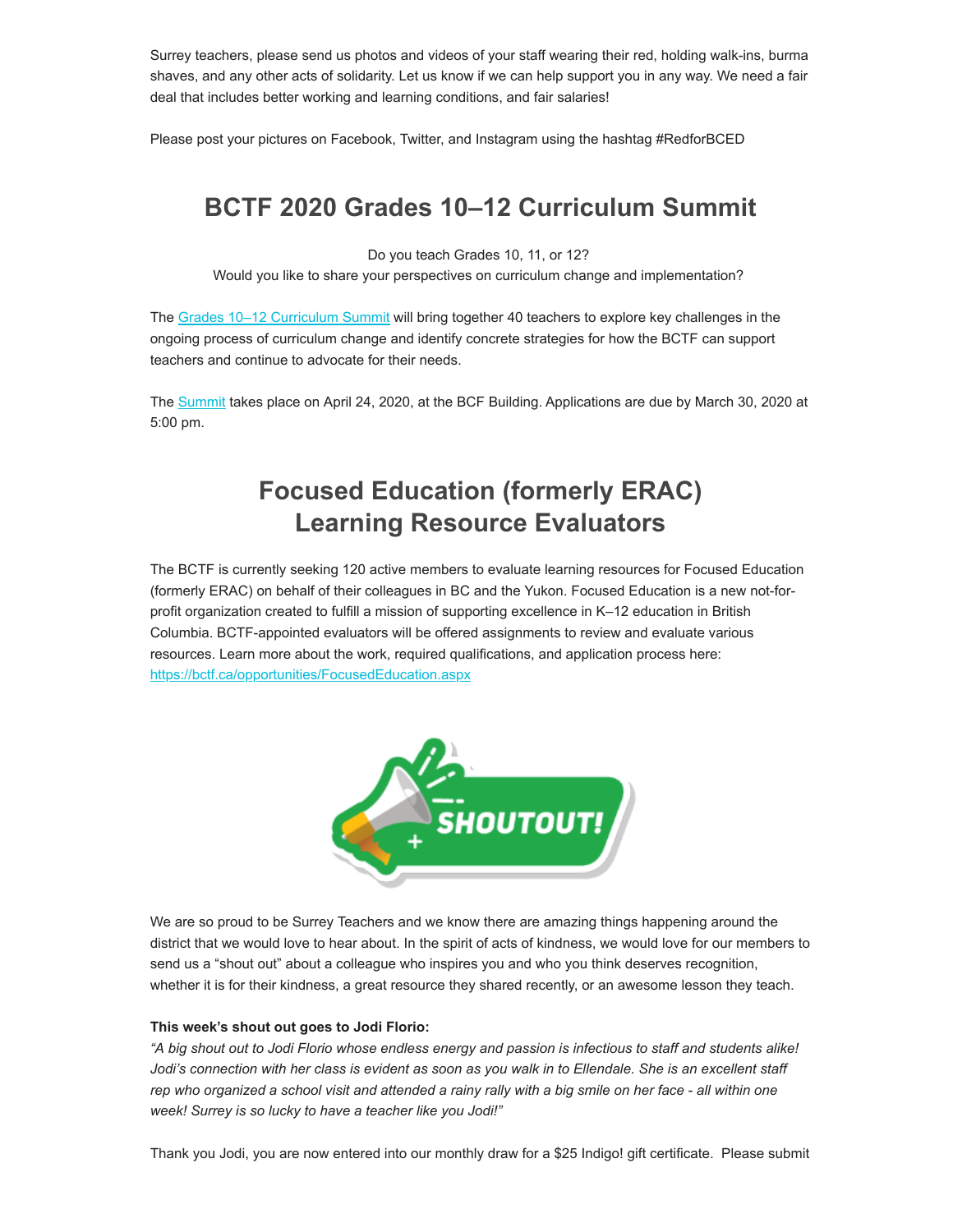your "shout outs" to Angela via communications@surreyteachers.org to spread the kindness around our local and for your chance to win a gift card too!



#### **PROFESSIONAL DEVELOPMENT FOR EDUCATORS**

# 23rd Annual IOP Conference | **Education Transformed!**



Saturday, May 2, 2020 | UBC Vancouver

Call for Proposals is now open!

Register by April 6, 2020 for early bird pricing! Visit our website for more details: **jop.educ.ubc.ca/** 









THE UNIVERSITY OF BRITISH COLUMBIA **Faculty of Education**